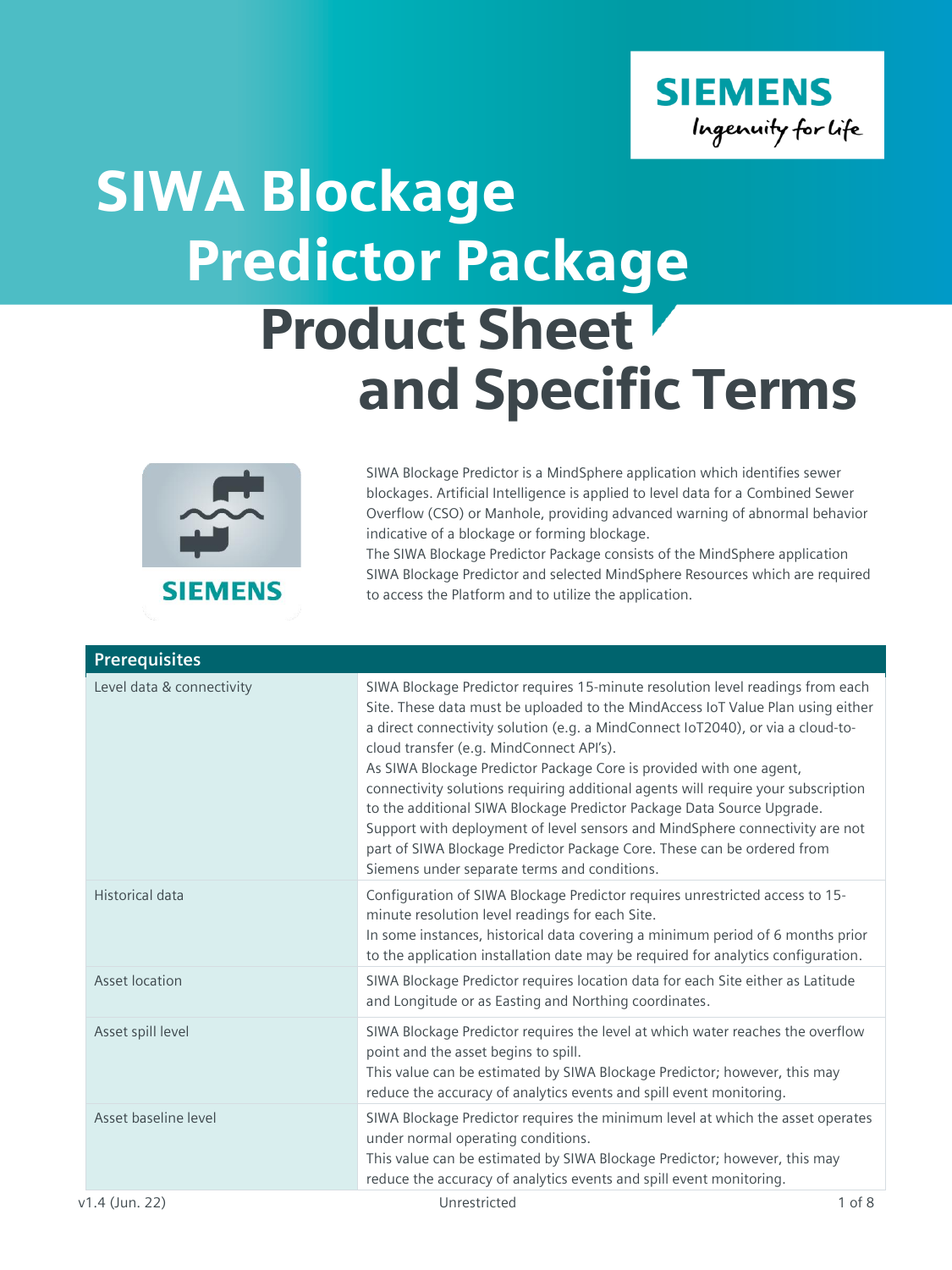| Local rainfall data | SIWA Blockage Predictor requires rainfall radar data to calculate analytics. For UK<br>based Sites, Siemens uses an external provider for this information. Please<br>contact the product team using the email address<br>support.lighthouse.gb@siemens.com to discuss the provisioning of this data if:<br>• You are not based in the UK,<br>• You wish to use your own data source, such as an internal database. |
|---------------------|---------------------------------------------------------------------------------------------------------------------------------------------------------------------------------------------------------------------------------------------------------------------------------------------------------------------------------------------------------------------------------------------------------------------|
| Web browser         | An up-to-date Chrome Internet browser with a screen resolution of 1920x1080<br>is required.                                                                                                                                                                                                                                                                                                                         |
| Configuration       | SIWA Blockage Predictor application requires onboarding and configuration<br>activities to ensure proper functionality. These are not part of SIWA Blockage<br>Predictor Package and can be ordered from Siemens under separate terms and<br>conditions.                                                                                                                                                            |

| <b>Description of SIWA Blockage Predictor Application</b> |                                                                                                                                                                                                                                                                                                                                                                                                                                                                                                                                                                                                                                                                                                                                                                                                                                                                                                                                                                                                                                                                                                                                                                                                                                                                                                                                       |  |
|-----------------------------------------------------------|---------------------------------------------------------------------------------------------------------------------------------------------------------------------------------------------------------------------------------------------------------------------------------------------------------------------------------------------------------------------------------------------------------------------------------------------------------------------------------------------------------------------------------------------------------------------------------------------------------------------------------------------------------------------------------------------------------------------------------------------------------------------------------------------------------------------------------------------------------------------------------------------------------------------------------------------------------------------------------------------------------------------------------------------------------------------------------------------------------------------------------------------------------------------------------------------------------------------------------------------------------------------------------------------------------------------------------------|--|
| General                                                   | SIWA Blockage Predictor provides insight into spillages and potential blockages<br>in CSO and Manhole assets in the form of events.<br>These events are only provided as recommendations. Any decision, action or<br>inaction taken as a result of these notifications is solely your responsibility.                                                                                                                                                                                                                                                                                                                                                                                                                                                                                                                                                                                                                                                                                                                                                                                                                                                                                                                                                                                                                                 |  |
| Application permissions                                   | This application is operated in data centers in the Area European Union and<br>processes the following data:<br>• Time series data which include the variables received from an asset within<br>defined continuous time cycles.<br>• Event data to store and display asset activity and to track application<br>diagnostic information.<br>• Asset configuration data which describe the asset (e.g. asset name, location).<br>• User data (username (given name and surname), email address, language).<br>• Log data incl. usage analytics to provide diagnostic information.<br>The application performs the following activities which modify or amend Your<br>Content in your Account on your behalf:<br>• Read and write access on your time series data (to generate and display<br>analytics).<br>• Read access on your asset configuration data (to use the functionalities of this<br>application).<br>• Write access on your asset types configuration (to automatically create asset<br>types in your Account).<br>• Read and write access on your events to store analytics results and application<br>diagnostics information.<br>• Read and write access to file storage on your Account to store asset specific<br>configuration.<br>• Read and write access to the Notification Service for sending emails to Users. |  |

## **Description of MindSphere Resources**

Depending on your subscription (please see SIWA Blockage Predictor Package Overview), the following MindSphere resources and MindSphere core Applications ("MindSphere Resources") are included in the SIWA Blockage Predictor Package and its upgrades. These have been selected to ensure proper operation of SIWA Blockage Predictor application.

Base Tenant The Base Tenant provides you with a dedicated Account (also referred to as "Tenant") on MindSphere. It enables you to login to your Account via the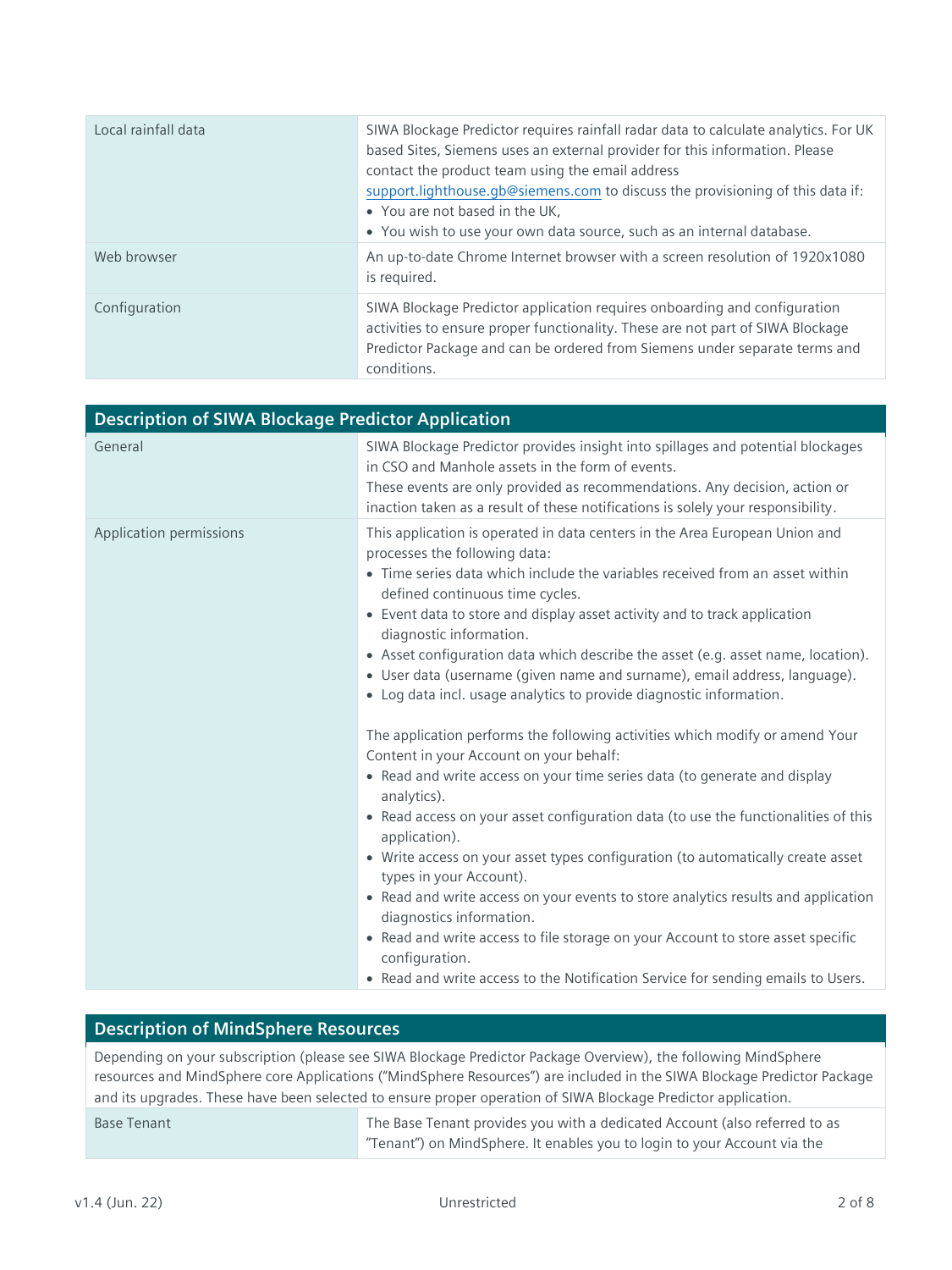|                              | respective URL provided by us and is required for use of the application and<br>MindSphere Resources.<br>The Base Tenant includes 1 Admin User and provides you with the following<br>administration tools available on the MindSphere Launchpad:<br>Usage Transparency: provides information regarding your consumption of<br>MindSphere Resources.<br>• Settings: allow managing Users, permissions, rights, roles, groups,<br>Collaborations, subtenants <sup>1</sup> and tenant provider information. For every User,<br>an individual login is required. Users are also permitted to access and utilize<br>the user management for the purpose of receiving a service from you.<br>However, a user that receives a service from you shall not be granted with<br>administration rights, except for administration rights that are offered by the<br>user management of a subtenant <sup>1</sup> .<br>• Asset Manager: use Asset Manager to onboard & offboard agents to your<br>Account; configure assets, asset types and aspect types; manage the Sharing<br>of assets under a Collaboration between Accounts using Cross-Tenancy. The<br>User that is entitled to administrate the Asset Manager may permit users of a<br>subtenant <sup>1</sup> who receive a service from you to directly access the Asset<br>Manager in relation to the respective subtenant <sup>1</sup> .<br>• Upgrade: use Upgrade to order available upgrades to your subscribed and<br>additionally available MindSphere Resources (e.g. increase Users or agents);<br>get an overview of your requested and completed upgrades; manage pending<br>upgrade requests (authorized Users only). |
|------------------------------|------------------------------------------------------------------------------------------------------------------------------------------------------------------------------------------------------------------------------------------------------------------------------------------------------------------------------------------------------------------------------------------------------------------------------------------------------------------------------------------------------------------------------------------------------------------------------------------------------------------------------------------------------------------------------------------------------------------------------------------------------------------------------------------------------------------------------------------------------------------------------------------------------------------------------------------------------------------------------------------------------------------------------------------------------------------------------------------------------------------------------------------------------------------------------------------------------------------------------------------------------------------------------------------------------------------------------------------------------------------------------------------------------------------------------------------------------------------------------------------------------------------------------------------------------------------------------------------------------------------------------------------------------------------------------|
| User                         | It allows a defined number of Users to access your Account and use the<br>application.                                                                                                                                                                                                                                                                                                                                                                                                                                                                                                                                                                                                                                                                                                                                                                                                                                                                                                                                                                                                                                                                                                                                                                                                                                                                                                                                                                                                                                                                                                                                                                                       |
| Agent                        | An Agent is a software as part of a hardware device (e.g. MindConnect IoT2040)<br>or in the form of an application provided by Siemens or a Third Party which you<br>connect to your Account and which can ingest data into your Account and send<br>data to one or more Asset Instances.                                                                                                                                                                                                                                                                                                                                                                                                                                                                                                                                                                                                                                                                                                                                                                                                                                                                                                                                                                                                                                                                                                                                                                                                                                                                                                                                                                                    |
| Asset Type                   | Asset Type describes the type of an asset (e.g. a generic CSO) including one or<br>several attributes. An Asset Type is a template that describes the attributes of a<br>homogenous group of physical or logical assets, which is used for asset<br>modeling.<br>An Asset Type is a grouping of assets with common characteristics that<br>distinguish those assets as a group or class.                                                                                                                                                                                                                                                                                                                                                                                                                                                                                                                                                                                                                                                                                                                                                                                                                                                                                                                                                                                                                                                                                                                                                                                                                                                                                     |
| Asset Instance               | Asset Instance reflects a physical and/or logical device within your Account, e.g.<br>a specific CSO within the sewer network. Each instance belongs to an asset type.                                                                                                                                                                                                                                                                                                                                                                                                                                                                                                                                                                                                                                                                                                                                                                                                                                                                                                                                                                                                                                                                                                                                                                                                                                                                                                                                                                                                                                                                                                       |
| Time Series Data Ingest Rate | Time Series Data Ingest rate represents the rate at which the sensor data is<br>ingested into the Platform. Data ingest is based on number of assets, number of<br>variables per asset, size per variable including overhead, read cycle interval and<br>sending frequency. This depends on the size of the requests containing time<br>series sent from you to the Platform. Time Series Data Ingest rate is restricted to<br>a maximum of 100 KB/s per asset.                                                                                                                                                                                                                                                                                                                                                                                                                                                                                                                                                                                                                                                                                                                                                                                                                                                                                                                                                                                                                                                                                                                                                                                                              |
| Time Series Data Storage     | Time Series Data Storage represents the total volume of time series data<br>ingested and stored in the Platform for an Account.                                                                                                                                                                                                                                                                                                                                                                                                                                                                                                                                                                                                                                                                                                                                                                                                                                                                                                                                                                                                                                                                                                                                                                                                                                                                                                                                                                                                                                                                                                                                              |
| Events                       | An event documents the occurrence of a defined situation (e.g. an abnormal<br>level in a CSO).                                                                                                                                                                                                                                                                                                                                                                                                                                                                                                                                                                                                                                                                                                                                                                                                                                                                                                                                                                                                                                                                                                                                                                                                                                                                                                                                                                                                                                                                                                                                                                               |
| <b>IoT File Storage</b>      | IoT file storage represents the total volume of files (e.g. threshold settings, Users<br>to be notified) uploaded and stored in the Platform for an Account.                                                                                                                                                                                                                                                                                                                                                                                                                                                                                                                                                                                                                                                                                                                                                                                                                                                                                                                                                                                                                                                                                                                                                                                                                                                                                                                                                                                                                                                                                                                 |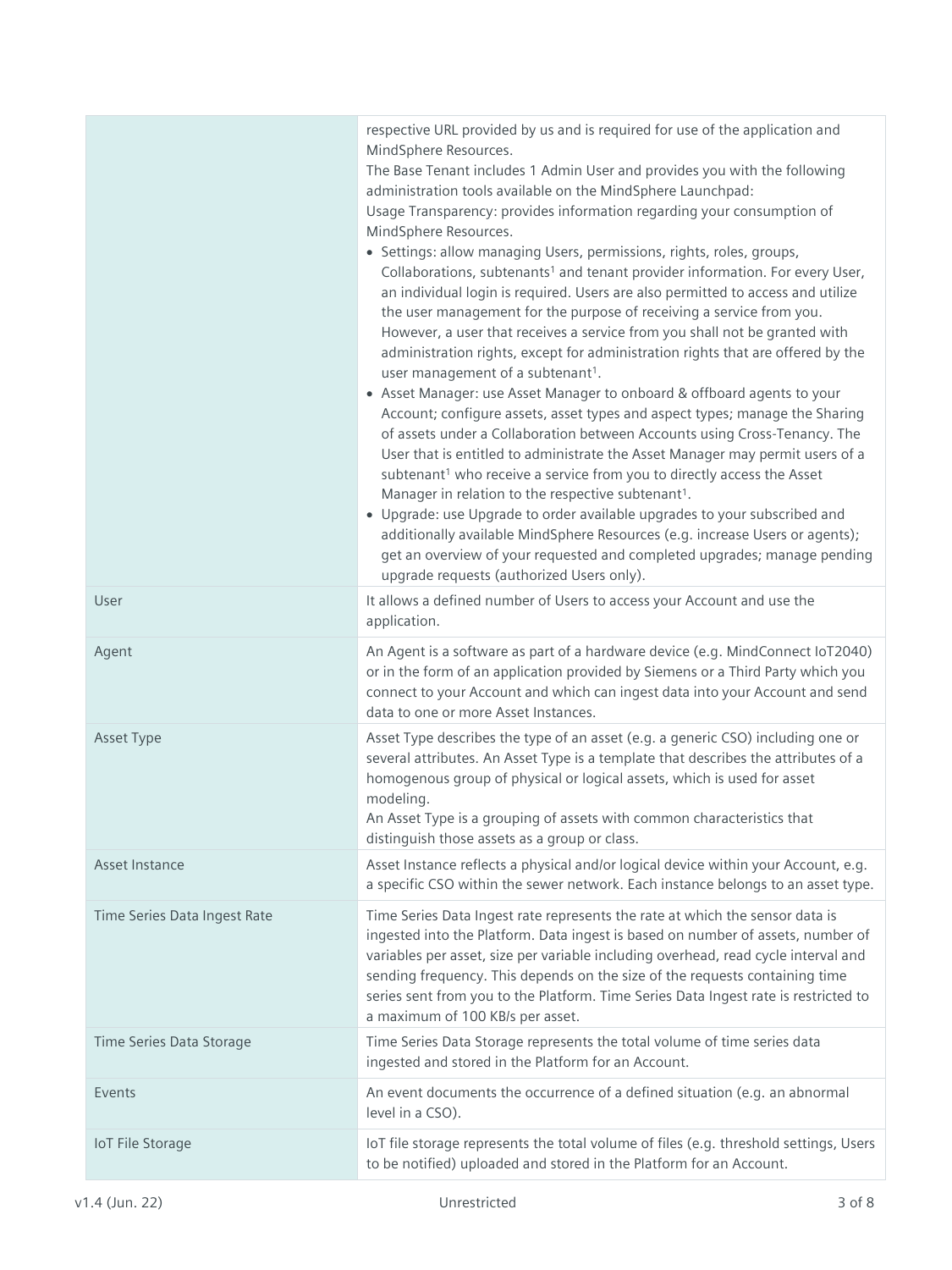| Fleet Manager                     | Fleet Manager allows you to display and monitor measured data and information<br>from your Assets at one central point.<br>The Specific Terms and Third Party Terms set out in the MindSphere<br>Supplemental Terms for Fleet Manager and Rules in Fleet Manager available on<br>www.mindsphere.io/terms apply.                                                                                                                                                                                                                                                                                                                                                                                                                                                      |
|-----------------------------------|----------------------------------------------------------------------------------------------------------------------------------------------------------------------------------------------------------------------------------------------------------------------------------------------------------------------------------------------------------------------------------------------------------------------------------------------------------------------------------------------------------------------------------------------------------------------------------------------------------------------------------------------------------------------------------------------------------------------------------------------------------------------|
| <b>Visual Flow Creator</b>        | Visual Flow Creator enables you to design own workflows via drag and drop<br>functionality to develop graphic depiction of workflows. You can choose from a<br>variety of pre-configured nodes provided by Siemens or you can deploy your<br>own nodes to Visual Flow Creator for use in its workflows. You can create the<br>workflows with the web-based editor to analyze and generate new virtual data<br>points or deliver the formatted data for reporting tools. The workflows can be<br>triggered manually, time-based or via RESTful call. You can calculate KPIs or<br>trigger actions.<br>The Specific Terms and Third Party Terms set out in the MindSphere<br>Supplemental Terms for Visual Flow Creator available on<br>www.mindsphere.io/terms apply. |
| Visual Flow Creator Compute Hours | The Visual Flow Creator Compute Hours module allows you to add single<br>computing hours to the Visual Flow Creator's compute hours capacity.<br>Computing hours represent the available execution time for workflows created<br>in the Visual Flow Creator.<br>Third Party Terms for Visual Flow Creator are available via the following web link:<br>http://sie.ag/MindSphere-ThirdParty VisualFlowCreator.                                                                                                                                                                                                                                                                                                                                                        |
| <b>Notifications</b>              | The number of notifications added to the Package determines how many<br>notifications (emails) you can trigger in total each month. Sending emails<br>leverages MindSphere's Notification Service. The terms and conditions set out in<br>the MindSphere Supplemental Terms for Notification Service available on<br>www.mindsphere.io/terms also apply to your use of notifications.                                                                                                                                                                                                                                                                                                                                                                                |

1) Please note that subtenants are not part of the SIWA Blockage Predictor Package Core. Subtenants can be ordered separately for additional fees and can be used for OEM Services as described in the Specific Terms for MindAccess IoT Value Plan available on [www.mindsphere.io/terms.](http://www.mindsphere.io/terms) If you provide your customers with OEM Services, the Specific Terms for MindAccess IoT Value Plan available on [www.mindsphere.io/terms](http://www.mindsphere.io/terms) shall apply accordingly as if you had subscribed to a MindAccess IoT Value Plan. However, please note that the SIWA Blockage Predictor Package Core may not be used for OEM Services.

## **SIWA Blockage Predictor Package Overview**

## **Base subscription SIWA Blockage Predictor Package Core** The base subscription allows access to the core features of SIWA Blockage Predictor application and the following

MindSphere Resources. In order to onboard and start monitoring an asset, the subscription to SIWA Blockage Predictor Package Asset is required.

| SIWA Blockage Predictor application:<br>w/o Monitoring and Reporting and<br><b>Sensor Health Features</b> |                     |
|-----------------------------------------------------------------------------------------------------------|---------------------|
| Base Tenant <sup>1</sup>                                                                                  |                     |
| <b>Asset Types</b>                                                                                        | 5                   |
| Agent                                                                                                     | 1                   |
| Fleet Manager                                                                                             |                     |
| <b>Notifications</b>                                                                                      | 60 emails per month |
| <b>Users</b>                                                                                              | 1                   |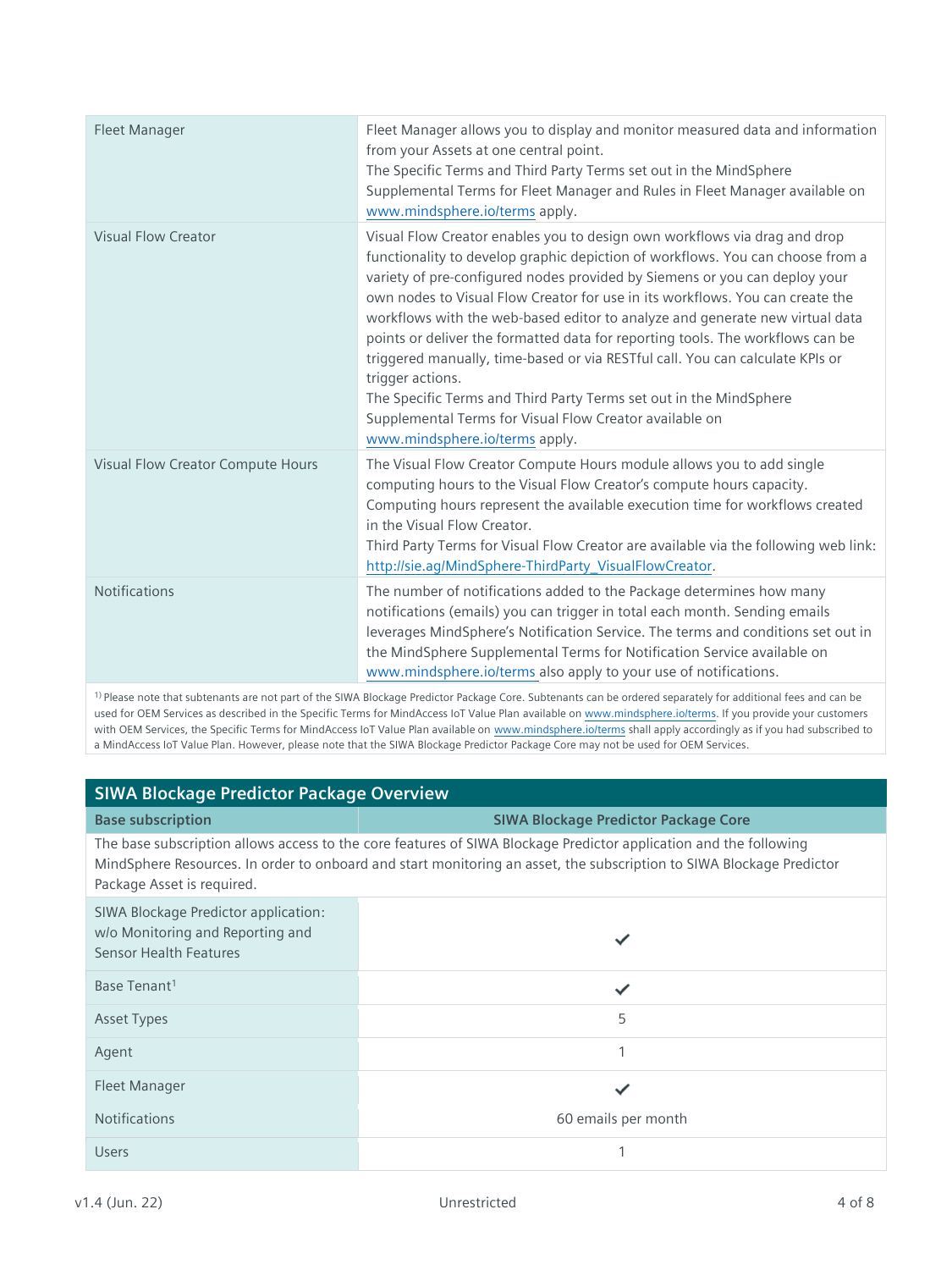| <b>Visual Flow Creator</b>                                                                                                                                                                                                                                                                                                                                                                                            |                                                   | ✓                                                                |            |
|-----------------------------------------------------------------------------------------------------------------------------------------------------------------------------------------------------------------------------------------------------------------------------------------------------------------------------------------------------------------------------------------------------------------------|---------------------------------------------------|------------------------------------------------------------------|------------|
| Visual Flow Creator Compute Hours <sup>2,3</sup>                                                                                                                                                                                                                                                                                                                                                                      | 1                                                 |                                                                  |            |
| <b>Asset subscriptions</b>                                                                                                                                                                                                                                                                                                                                                                                            |                                                   | <b>SIWA Blockage Predictor Package Asset</b>                     |            |
| SIWA Blockage Predictor Package Asset contains the following MindSphere Resources and depending on the selected SIWA<br>Blockage Predictor Package Asset size, you are able to onboard and monitor 5/25/100 assets in the application. At least one<br>SIWA Blockage Predictor Package Asset subscription is required. As precondition you need a valid base subscription to SIWA<br>Blockage Predictor Package Core. |                                                   |                                                                  |            |
| Asset subscription sizes                                                                                                                                                                                                                                                                                                                                                                                              | 5 Assets                                          | 25 Assets                                                        | 100 Assets |
| <b>Asset Instances</b>                                                                                                                                                                                                                                                                                                                                                                                                | 5                                                 | 25                                                               | 100        |
| Events                                                                                                                                                                                                                                                                                                                                                                                                                | 1 0 0 0                                           | 6 0 0 0                                                          | 24 000     |
| IoT File Storage                                                                                                                                                                                                                                                                                                                                                                                                      | $0.5$ GB                                          | $0.5$ GB                                                         | $0.5$ GB   |
| Time Series Data Ingest Rate <sup>4</sup>                                                                                                                                                                                                                                                                                                                                                                             | 0.01 KB/s                                         | 0.01 KB/s                                                        | 0.04 KB/s  |
| Time Series Data Storage <sup>5</sup>                                                                                                                                                                                                                                                                                                                                                                                 | $0.5$ GB                                          | $0.5$ GB                                                         | 2 GB       |
| Visual Flow Creator Compute Hours <sup>2,3</sup>                                                                                                                                                                                                                                                                                                                                                                      | 1                                                 | 2                                                                | 8          |
| <b>MindSphere Resources upgrade</b><br>(optional)                                                                                                                                                                                                                                                                                                                                                                     |                                                   | SIWA Blockage Predictor Package User Upgrade                     |            |
| <b>Notifications</b>                                                                                                                                                                                                                                                                                                                                                                                                  | 60 additional emails per month                    |                                                                  |            |
| <b>Users</b>                                                                                                                                                                                                                                                                                                                                                                                                          | 1 additional User                                 |                                                                  |            |
| <b>MindSphere Resources and</b><br>application upgrade (optional)                                                                                                                                                                                                                                                                                                                                                     |                                                   | SIWA Blockage Predictor Package Monitoring and Reporting Upgrade |            |
| This upgrade contains the MindSphere Resources for use of the SIWA Blockage Predictor Monitoring and Reporting Features<br>in the SIWA Blockage Predictor application for 100 assets. As precondition you need a valid subscription to one of the SIWA<br>Blockage Predictor Package Asset sizes.                                                                                                                     |                                                   |                                                                  |            |
| SIWA Blockage Predictor application:<br>Monitoring and Reporting Features                                                                                                                                                                                                                                                                                                                                             | for 100 assets                                    |                                                                  |            |
| Events                                                                                                                                                                                                                                                                                                                                                                                                                | 12 000 additional Events                          |                                                                  |            |
| <b>IoT File Storage</b>                                                                                                                                                                                                                                                                                                                                                                                               |                                                   | 0.5 GB additional IoT File Storage                               |            |
| <b>MindSphere Resources and</b><br>application upgrade (optional)                                                                                                                                                                                                                                                                                                                                                     |                                                   | SIWA Blockage Predictor Package Sensor Health Upgrade            |            |
| This upgrade contains the MindSphere Resources for use of SIWA Blockage Predictor Sensor Health Features in the SIWA<br>Blockage Predictor application for 100 assets. As precondition you need a valid subscription to one of the SIWA Blockage<br>Predictor Package Asset sizes. To use this upgrade, you must have Echo Confidence readings available for the selected<br>assets as a Data Source.                 |                                                   |                                                                  |            |
| SIWA Blockage Predictor application:<br><b>Sensor Health Features</b>                                                                                                                                                                                                                                                                                                                                                 |                                                   | for 100 assets                                                   |            |
| Events                                                                                                                                                                                                                                                                                                                                                                                                                | 12 000 additional Events                          |                                                                  |            |
| <b>IoT File Storage</b>                                                                                                                                                                                                                                                                                                                                                                                               | 0.5 GB additional IoT File Storage                |                                                                  |            |
| Time Series Data Ingest Rate <sup>4</sup>                                                                                                                                                                                                                                                                                                                                                                             | 0.04 KB/s additional Time Series Data Ingest Rate |                                                                  |            |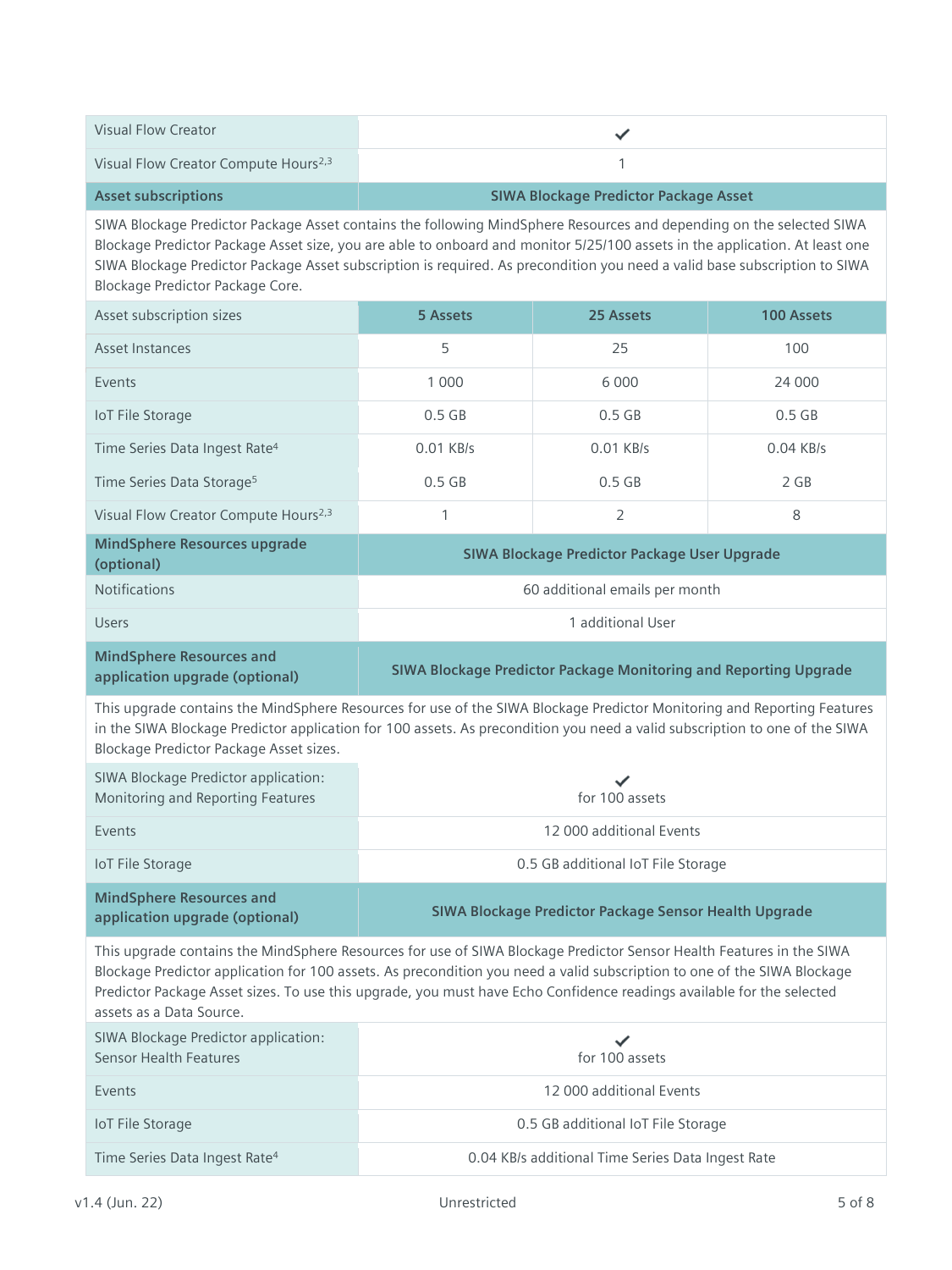| Time Series Data Storage <sup>5</sup>                                          | 2 GB additional Time Series Data Storage                                                                                                                                                                                                                                                                                                                                                                                                                                                                                                                                                                                                                                                                                                                                                                                                                                                                                                                                                                                                                                                                                                                                                                                                                                                                                                                                                                                                                                                                                                                                                                                                                                                                                                                                                                                                                                                                                                                                                                                                                                                                                                       |  |
|--------------------------------------------------------------------------------|------------------------------------------------------------------------------------------------------------------------------------------------------------------------------------------------------------------------------------------------------------------------------------------------------------------------------------------------------------------------------------------------------------------------------------------------------------------------------------------------------------------------------------------------------------------------------------------------------------------------------------------------------------------------------------------------------------------------------------------------------------------------------------------------------------------------------------------------------------------------------------------------------------------------------------------------------------------------------------------------------------------------------------------------------------------------------------------------------------------------------------------------------------------------------------------------------------------------------------------------------------------------------------------------------------------------------------------------------------------------------------------------------------------------------------------------------------------------------------------------------------------------------------------------------------------------------------------------------------------------------------------------------------------------------------------------------------------------------------------------------------------------------------------------------------------------------------------------------------------------------------------------------------------------------------------------------------------------------------------------------------------------------------------------------------------------------------------------------------------------------------------------|--|
| Visual Flow Creator Compute Hours <sup>2,3</sup>                               | 1 additional Visual Flow Creator Compute Hour                                                                                                                                                                                                                                                                                                                                                                                                                                                                                                                                                                                                                                                                                                                                                                                                                                                                                                                                                                                                                                                                                                                                                                                                                                                                                                                                                                                                                                                                                                                                                                                                                                                                                                                                                                                                                                                                                                                                                                                                                                                                                                  |  |
| <b>MindSphere Resources upgrade</b><br>(optional)                              | SIWA Blockage Predictor Package Data Source Upgrade                                                                                                                                                                                                                                                                                                                                                                                                                                                                                                                                                                                                                                                                                                                                                                                                                                                                                                                                                                                                                                                                                                                                                                                                                                                                                                                                                                                                                                                                                                                                                                                                                                                                                                                                                                                                                                                                                                                                                                                                                                                                                            |  |
| This upgrade allows you to connect one additional Data Source to the Platform. |                                                                                                                                                                                                                                                                                                                                                                                                                                                                                                                                                                                                                                                                                                                                                                                                                                                                                                                                                                                                                                                                                                                                                                                                                                                                                                                                                                                                                                                                                                                                                                                                                                                                                                                                                                                                                                                                                                                                                                                                                                                                                                                                                |  |
| Agent                                                                          | 1 additional Agent                                                                                                                                                                                                                                                                                                                                                                                                                                                                                                                                                                                                                                                                                                                                                                                                                                                                                                                                                                                                                                                                                                                                                                                                                                                                                                                                                                                                                                                                                                                                                                                                                                                                                                                                                                                                                                                                                                                                                                                                                                                                                                                             |  |
|                                                                                | <sup>1)</sup> You can decide if a Base Tenant shall be created and provisioned to you as part of your SIWA Blockage Predictor Package Core base subscription or if the SIWA<br>Blockage Predictor Package Core (without a Base Tenant) shall be added to an existing Account (Base Tenant or MindAccess IoT Value Plan Account). A Package<br>can only be added to an existing Account if the Account and Package are hosted in the same data center location. If you decide to add various Packages to one<br>existing Account, please note the following: The MindSphere Resources included in the various Packages will be combined under one Account; it is your<br>responsibility to allocate the MindSphere Resources to the various Packages according to your needs. The combination of MindSphere Resources under one<br>Account may lead to technical limitations in their accessibility and should therefore not exceed the limits set out under<br>https://sie.ag/MindSphere TechnicalLimitationsforUsageofMindSphereServices; <sup>2)</sup> Visual Flow Creator Compute Hours are calculated based on receiving or<br>retrieving data in batches with at a maximum frequency of one batch every 3 hours. If more frequent data upload is required, or systems are not capable of<br>providing data in a batched format, this will require your subscription to the Visual Flow Creator Compute Hour Upgrade using the Upgrade tool; <sup>3)</sup> Visual Flow<br>Creator Compute Hours are based on estimated requirements; system integration conditions, such as your systems API response times or complexity, may<br>require your subscription to additional Visual Flow Creator Compute Hour Upgrades using the Upgrade tool; <sup>4)</sup> Data ingest rates are provided for 15 min<br>resolution data. Higher data resolutions may require the purchasing of additional Time Series Data Ingest Rate Upgrade; <sup>5)</sup> Time Series Data Storage capacity<br>displayed above will suffice for data collected in the 1st year. Accumulating data beyond 1 year will require purchasing of Time Series Storage Upgrade. |  |
| <b>Specific Terms</b>                                                          |                                                                                                                                                                                                                                                                                                                                                                                                                                                                                                                                                                                                                                                                                                                                                                                                                                                                                                                                                                                                                                                                                                                                                                                                                                                                                                                                                                                                                                                                                                                                                                                                                                                                                                                                                                                                                                                                                                                                                                                                                                                                                                                                                |  |
| <b>Subscription Term</b>                                                       | The initial Subscription Term for SIWA Blockage Predictor Package Core, the<br>different sizes of SIWA Blockage Predictor Package Asset and for any of the<br>upgrades described herein is 12 months. Following expiration of the preceding<br>Subscription Term, the subscription automatically renews with a Subscription<br>Term of 12 months at the then-current terms made available under<br>www.mindsphere.io/terms, unless either Party notifies the other Party at least 60<br>days prior to the then-current expiration date that it has elected not to renew.                                                                                                                                                                                                                                                                                                                                                                                                                                                                                                                                                                                                                                                                                                                                                                                                                                                                                                                                                                                                                                                                                                                                                                                                                                                                                                                                                                                                                                                                                                                                                                       |  |
| Payment terms                                                                  | The fees for SIWA Blockage Predictor Package Core, the different sizes of SIWA<br>Blockage Predictor Package Asset and for any of the upgrades described herein<br>are charged yearly in advance.                                                                                                                                                                                                                                                                                                                                                                                                                                                                                                                                                                                                                                                                                                                                                                                                                                                                                                                                                                                                                                                                                                                                                                                                                                                                                                                                                                                                                                                                                                                                                                                                                                                                                                                                                                                                                                                                                                                                              |  |
| Data center location                                                           | Your Content processed by the MindSphere Resources is stored at rest in the<br>European Union as set out in the MindSphere Supplemental Terms available on<br>www.mindsphere.io/terms.                                                                                                                                                                                                                                                                                                                                                                                                                                                                                                                                                                                                                                                                                                                                                                                                                                                                                                                                                                                                                                                                                                                                                                                                                                                                                                                                                                                                                                                                                                                                                                                                                                                                                                                                                                                                                                                                                                                                                         |  |

Adaptation of fees The The fees during any renewed Subscription Term will be the same as during the immediately prior Subscription Term, unless we notify you of a Fee Change at least 90 days prior to the end of the then-current Subscription Term, in which case the communicated Fee Change will be effective upon subscription renewal. During a running Subscription Term we may change or add new fees (collectively referred to as "Fee Change") due to and to the extent required to reflect: (i) changes in the quality or functionalities of the Service; (ii) material changes in market conditions; (iii) general increases in wages or other employment costs; and/or (iv) changes in procurement costs due to price changes made by our suppliers, in each case to the extent that the changes affect our provision of the agreed Service. We will notify you of any Fee Change at least 60 days in advance of the effective date of the Fee Change.

Service Level Agreement The Monthly Uptime Percentage for this application is 99.5%. Monthly Uptime Percentage is defined in the MindSphere Supplemental Terms available on [www.mindspher.io/terms.](http://www.mindspher.io/terms)

Data use rights "Collected Data" means the following data collected by this application:

• Any device data collected from the asset (timeseries, alarms, etc.),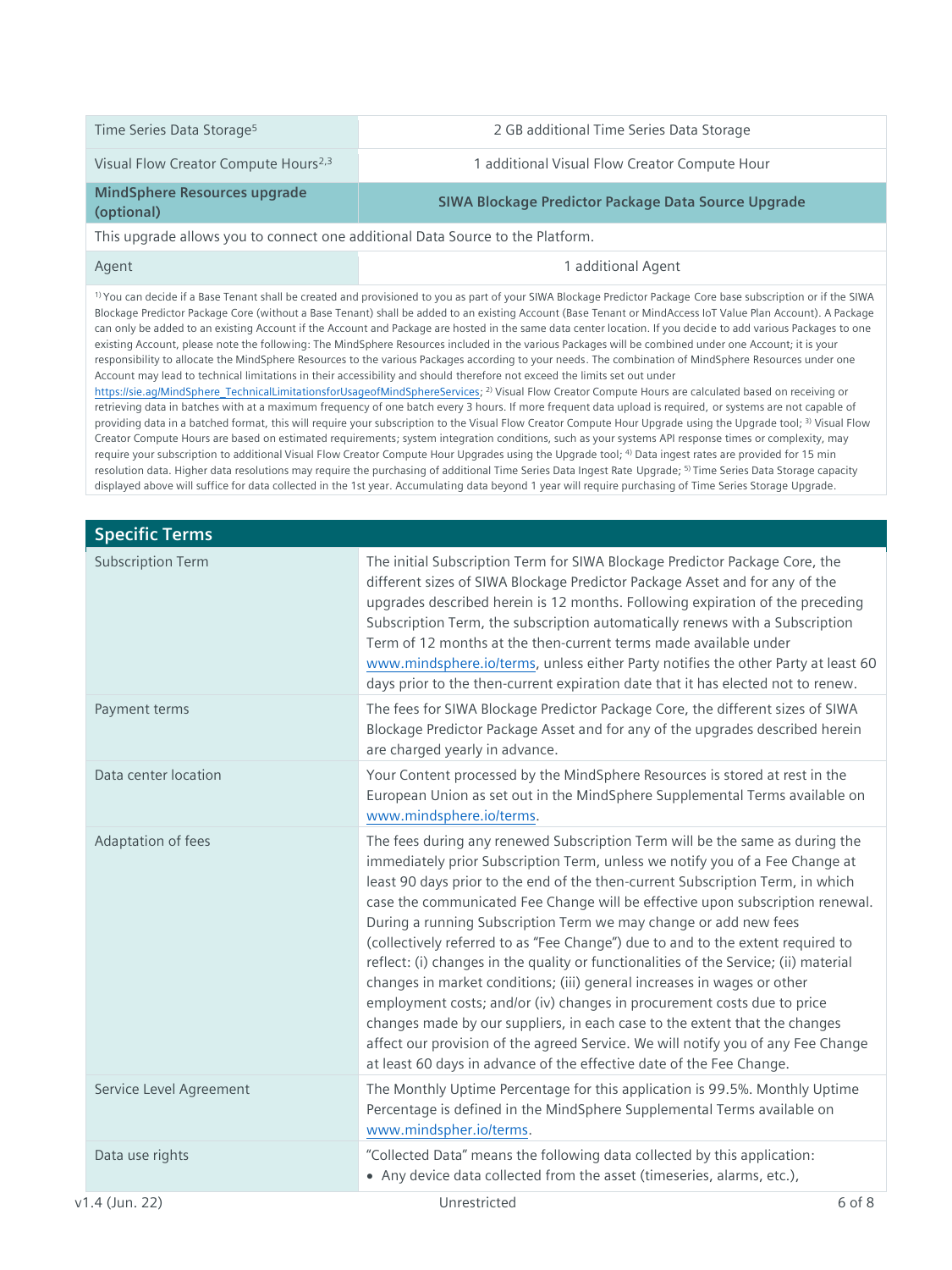|                                                           | • Historical data provided to Siemens for the purpose of configuring SIWA<br>Blockage Predictor,<br>• Static reference data related to the asset (location, name, etc.),<br>· Processed data (timeseries, events, comments, etc.),<br>• Log data (app log, system log) without personal data.<br>You acknowledge that Collected Data may include copies made by the<br>application from certain parts of Your Content for use in accordance with this<br>Product Sheet and Specific Terms.<br>During and after the Subscription Term, Siemens and its business partners may<br>use Collected Data for Siemens' internal purposes (e.g. development or<br>improvement of products or services). On an aggregated basis with other data<br>and in a form that does not identify you and your Users, Siemens shall own and<br>be free to make Collected Data publicly available to you and others (e.g. for<br>information and industry trends, benchmarking data). Use of Collected Data in<br>accordance with this Section will be at Siemens' risk. |
|-----------------------------------------------------------|-----------------------------------------------------------------------------------------------------------------------------------------------------------------------------------------------------------------------------------------------------------------------------------------------------------------------------------------------------------------------------------------------------------------------------------------------------------------------------------------------------------------------------------------------------------------------------------------------------------------------------------------------------------------------------------------------------------------------------------------------------------------------------------------------------------------------------------------------------------------------------------------------------------------------------------------------------------------------------------------------------------------------------------------------------|
| Confidential Information                                  | For the avoidance of doubt, the data provided by Siemens or generated as part<br>of this Service constitutes our Confidential Information as this term is defined in<br>the MMA. This includes, but is not limited to:<br>• Rainfall data,<br>· Neural network models,<br>• Events generated by the application.                                                                                                                                                                                                                                                                                                                                                                                                                                                                                                                                                                                                                                                                                                                                    |
| Third Party Terms                                         | The application contains Third Party Services, including open source software,<br>commercial software, or software-related managed Services, which are subject<br>to additional or different terms, license rights, or require certain notices by their<br>licensors, which we are obliged to pass on to you as your licensor and to which<br>you agree to abide ("Third Party Terms"). The Third Party Terms for SIWA<br>Blockage Predictor application are made available via the following web link:<br>https://sie.ag/MindSphere-ThirdParty_SIWABlockagePredictor.                                                                                                                                                                                                                                                                                                                                                                                                                                                                              |
| Changes to the Product Sheet and<br><b>Specific Terms</b> | We may update this document from time to time during a Subscription Term in<br>order to reflect any changes agreed with or imposing by our subcontractors<br>(including changes in open software license terms) or when we introduce new<br>MindSphere Resources, features, supplements, enhancements or capabilities<br>(e.g. that were not previously included with the subscription, but added for no<br>additional fee). Changes shall become binding upon release of a new version for<br>this document on www.mindsphere.io/terms.                                                                                                                                                                                                                                                                                                                                                                                                                                                                                                            |
| Support                                                   | The primary support channel is to e-mail support.lighthouse.gb@siemens.com<br>with responses offered within business operating hours from Monday to Friday<br>(8:00 am to 5:00 pm GMT) - excluding national and local holidays.<br>The priority and escalation levels set out in Chapter F of the MindSphere<br>Supplemental Terms available on www.mindsphere.io/terms also apply for this<br>application.                                                                                                                                                                                                                                                                                                                                                                                                                                                                                                                                                                                                                                         |

| <b>Export Control Requlations</b>                                            |   |  |
|------------------------------------------------------------------------------|---|--|
| Applicable for SIWA Blockage Predictor application and MindSphere Resources. |   |  |
| AL                                                                           |   |  |
| <b>FCCN</b>                                                                  | N |  |